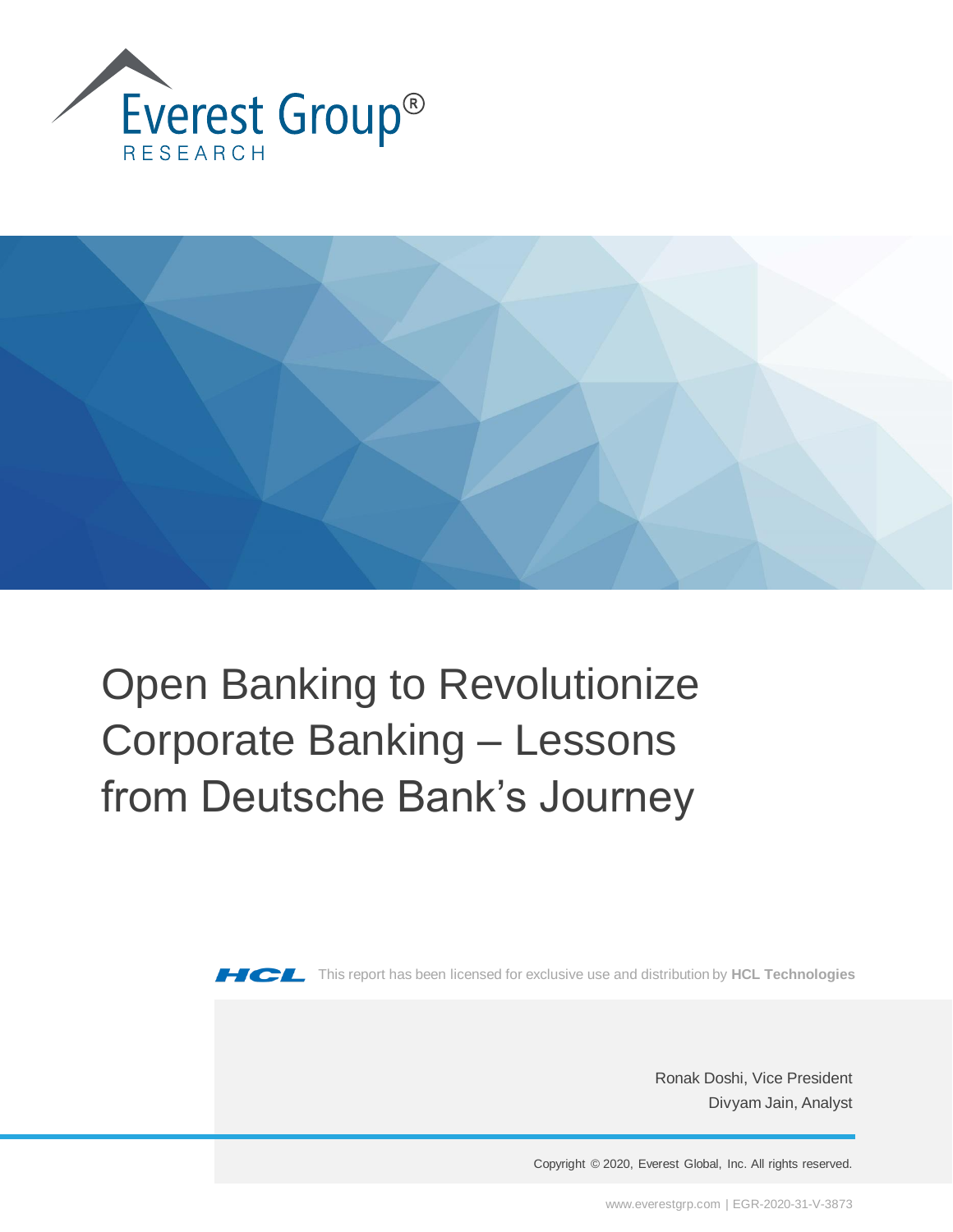# Contents

| Introduction                                                  |    |
|---------------------------------------------------------------|----|
| Ambient banking – open and<br>ecosystem-centric               |    |
| Open banking opportunity in<br>treasury and corporate banking | OX |
| Open banking case study -<br><b>Deutsche Bank</b>             | 13 |
| The path to successful open banking                           | 16 |
| <b>About Everest Group</b>                                    |    |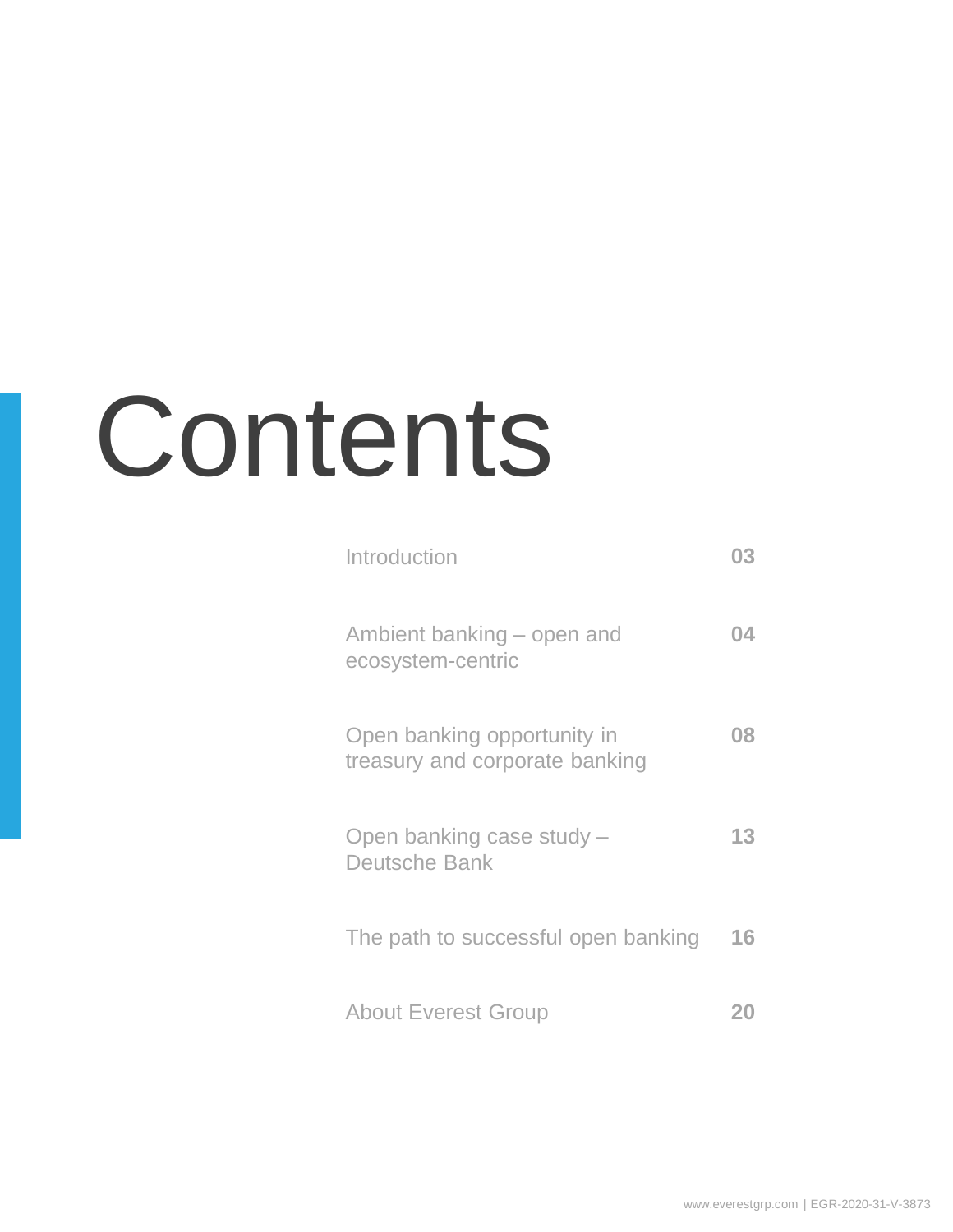# Introduction

The concept of open banking was introduced through a series of regulatory interventions to provide customers better access to financial services, as well as enhance the industry's competitiveness. However, from being a regulation-driven theme, open banking has now become a strategic imperative for financial enterprises globally, as it re-imagines the banking operating model and offers innovative products and services as well as helps in formulating new channel strategies. Today, Application Programming Interfaces (APIs) allow banks to provide data and services to third-parties and allow banks to consume APIs from the ecosystem, in turn, to curate innovative experiences for customers. APIs have also enabled a platform-first approach to building products and experiences for customers. Given the current economic scenario, open banking has created a unique opportunity for banks to diversify their revenue mix and weather the storm of a sustained low interest-rate environment.

A detailed conversation with leading bankers at Deutsche Bank – Helena Forest, Head of Cash Products, EMEA; Benjamin Madjar, Head of Cash Management Structuring, EMEA/Germany; and Moritz Strobel, Global Product Head for Open Banking / API – helped reveal Deutsche Bank's successful open banking story and how a customer-centric and co-innovation-led approach enabled the bank to significantly enhance business value and provide a richer experience to its corporate banking customers.

This paper presents our learnings from this conversation. In addition, Everest Group has examined 100+ production-grade open banking case studies from 20+ IT service providers, as well as surveyed 45+ banking executives who lead open banking initiatives, as part of its open banking research over the last three years. Factoring that in, we analyze the key open banking priorities for Banking and Financial Services (BFS) firms, evaluate how open banking is shaping up in the corporate banking Line of Business (LOB), and outline the elements of a successful open banking journey.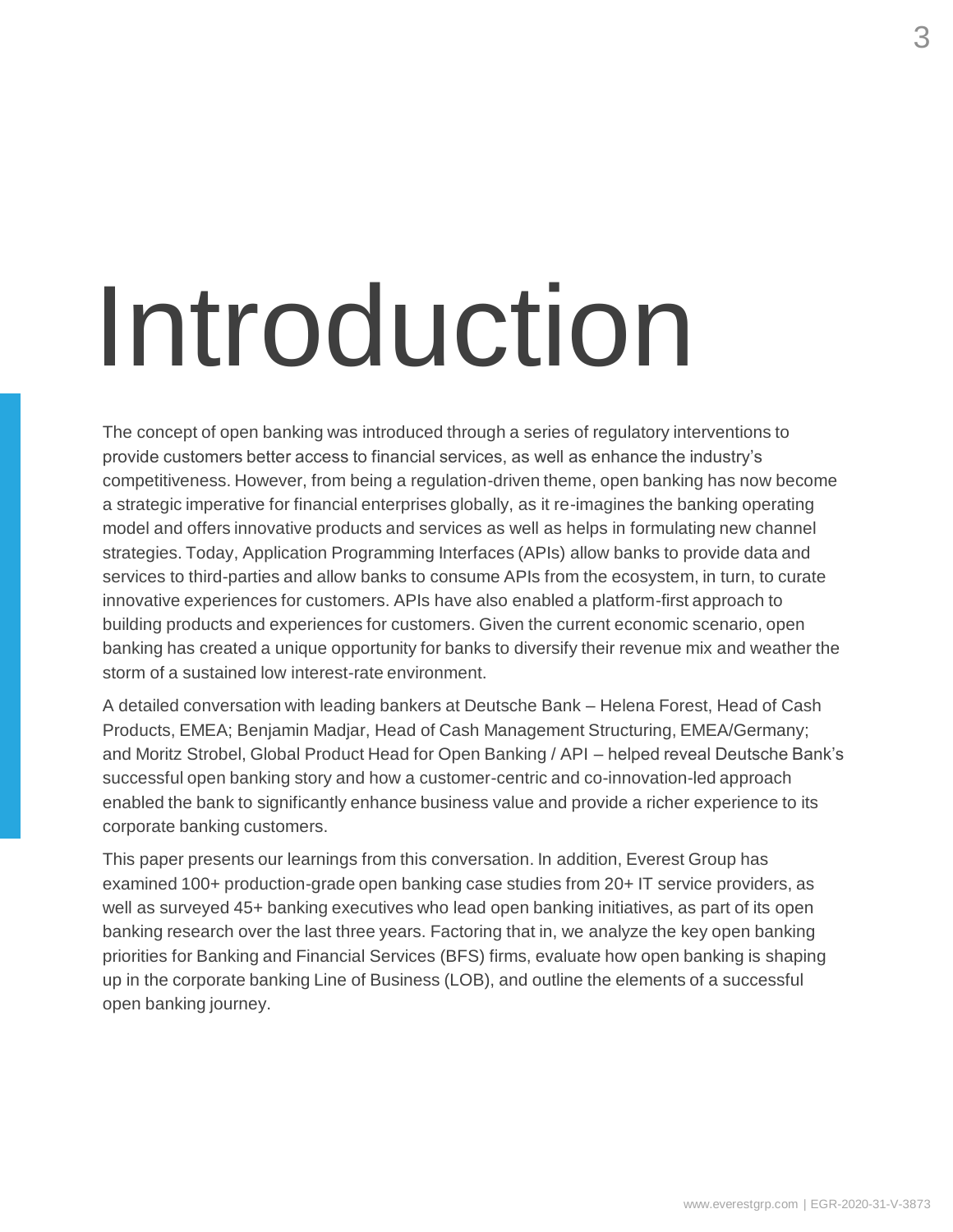## Ambient banking – open and ecosystem-centric

## Future of banking and financial services

Banking is experiencing a fundamental shift in its operating model, with a stark change in the consumption behavior toward financial services. The emergence of new consumption models compels banking institutions to become experience orchestrators, aggregating services/products from ecosystem players and offering contextualized customer experiences across their preferred channels.

Over the last five years, banks have embarked on a journey to make banking services open and accessible to a broader set of Third-party Providers (TPPs), thereby building the foundational infrastructure of a digital economy. This banking services infrastructure underpins the experiences of customers across both B2C and B2B contexts, where tools and applications such as digital payments, frictionless lending, and financial wellness allow businesses to partner with BFS firms to build innovative experiences and products for customers.

Banks are now extending this financial services infrastructure to build lifestyle orchestration platforms of the future, which will enable them to not only provide financial services and products, but also offer bundled lifestyle solutions to customers. The opportunity for banks to serve Small and Midsized Businesses (SMBs) is a prime example of how banks can bundle financial and other allied services to manage SMBs' business operations experience. Banks can curate the necessary platform components to orchestrate the ecosystem of FinTechs, payments processors, and other technology providers.

This platform would provide an SMB the option to not just get a single view of all its financial needs, such as spend tracking, working capital management, tax accounting, and auditing, but also provide access to technology solutions to help run business operations such as supply chain management, finance & accounting, CRM, and sales management, which are integrated to banks' financial services infrastructure of deposits, cards, payments, lending services, and advisory services.

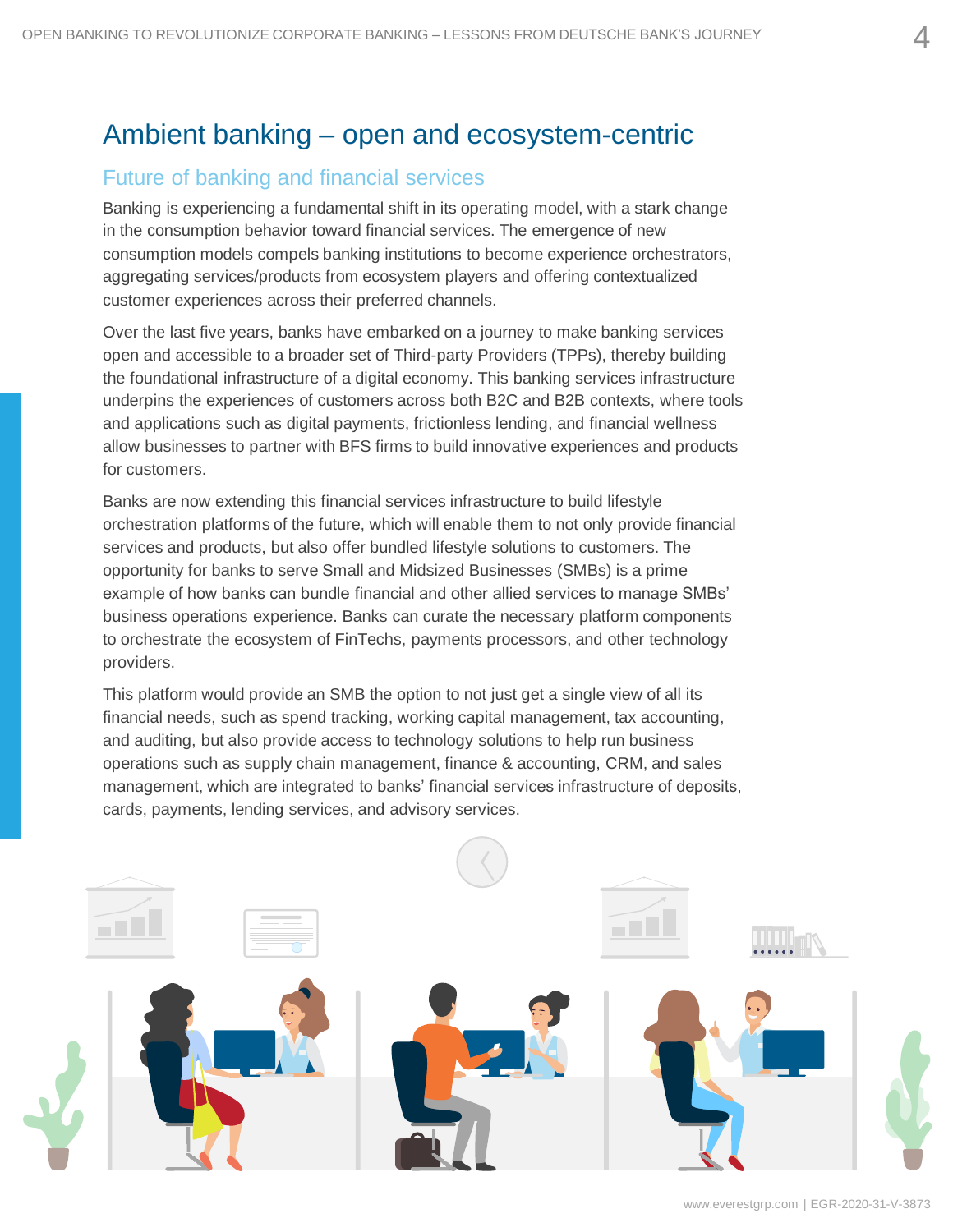Exhibit 1 showcases the evolution of banking from a product to a lifestyle-enabling function.

#### **EXHIBIT 1**

Future of banking Source: Everest Group (2020)



#### TRADITIONAL

#### **Banking-as-a-product**

- Banks are regarded as sellers of products such as loans, CASA, credit cards, and money market accounts
- ⚫ The focus is on building a single view of customers across different business units or product functions
- Banks manage customer experience over their own channels and play in a typical closed bank-owned ecosystem that does not integrate with TPPs

#### CURRENT

#### **Banking-as-a-service**

- API adoption and open banking revolution have transformed banking into a plug-and-play service
- ⚫ As-a-service platforms help TPPs integrate seamlessly with banks' back-offices
- ⚫ The focus is on externalizing the single view of customers for TPPs
- Banks manage customer experience over their own channels but have limited influence on the services provided over TPP's channels

#### LONG TERM

#### **Banking-as-a-lifestyle ("ambient banking")**

- ⚫ Banks will move upstream and coordinate the entire ecosystem. They will integrate with allied businesses and extend access through edge devices
- ⚫ They will be able to influence customer experience across all channels (self as well as TPP owned)
- ⚫ Banking will be cash-free, ubiquitous, and part of our routine lifestyle

#### The role of open banking in enabling the future state of banking

Open banking is a practice by which banks allow authorized third parties access to their data and services in a secure and standardized form via APIs. Initially driven by regulations such as the Second Payments Services Directive (PSD2) in Europe and the Open Banking Standard in the UK, the open banking landscape is maturing today through a market-led push for commercializing data assets to add value across Lines of Businesses (LOBs) and explore new revenue opportunities.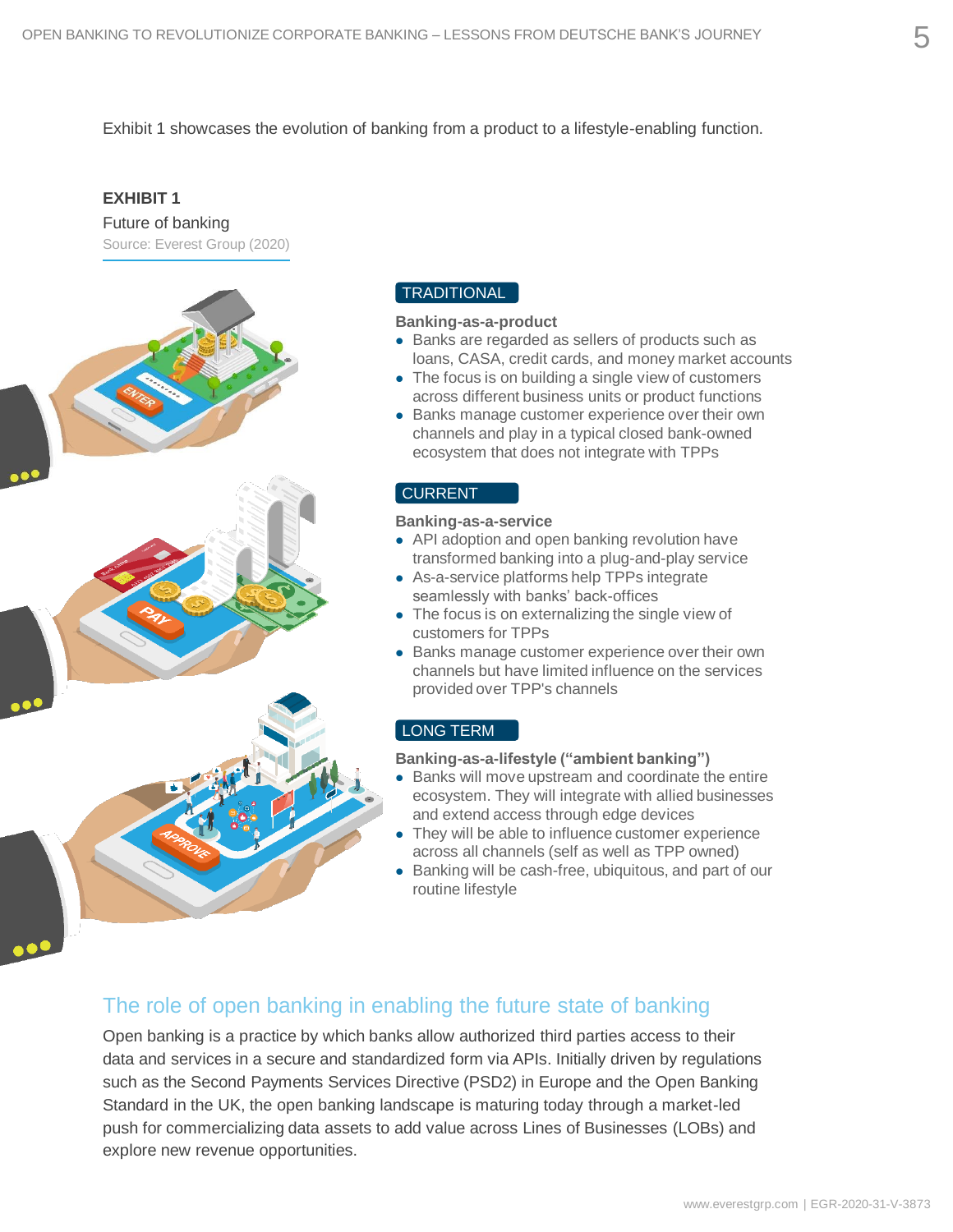A recent assessment of 100+ open banking projects that moved beyond the Proof of Concept (PoC) stage showed that the underlying business driver for adopting open banking had shifted from regulatory compliance in 2018 to business value and revenue growth in 2019. This trend is expected to further accelerate BFS firms' investments in opening banking data and services to curate lifestyle experiences for customers.

In Exhibit 2, we present the shift in BFS firms' business priorities from their open banking initiatives from 2018 to 2019.

#### **EXHIBIT 2**

Shift in BFS firms' key business priorities from their open banking initiatives Source: Everest Group (2020)



Following the open banking regulations in Europe, BFS firms across geographies launched similar open banking initiatives, which applied and contextualized the learning from Europe to their specific markets and policy objectives.

Markets such as India, Japan, Singapore, and the US do not have a mandated regime for open banking, and policy and market makers have collaborated to accelerate the adoption of data-sharing frameworks. Monetary Authority of Singapore (MAS) has partnered with local banks to launch a playbook with API standards to enhance data exchange between FinTechs and banks. Other markets such as Hong Kong and Australia are following the EU and the UK, taking a regulation-led approach to data sharing. In Hong Kong, banks are expected to implement open APIs and restrict access to selected TPPs, while Australia plans to take on a larger scale of data sharing across industries beyond financial services, such as telecommunications and utilities, based on guidelines established in the Consumer Data Rights (CDR) Act. These initiatives are helping the BFS ecosystem to orchestrate experiences across a host of industry use cases.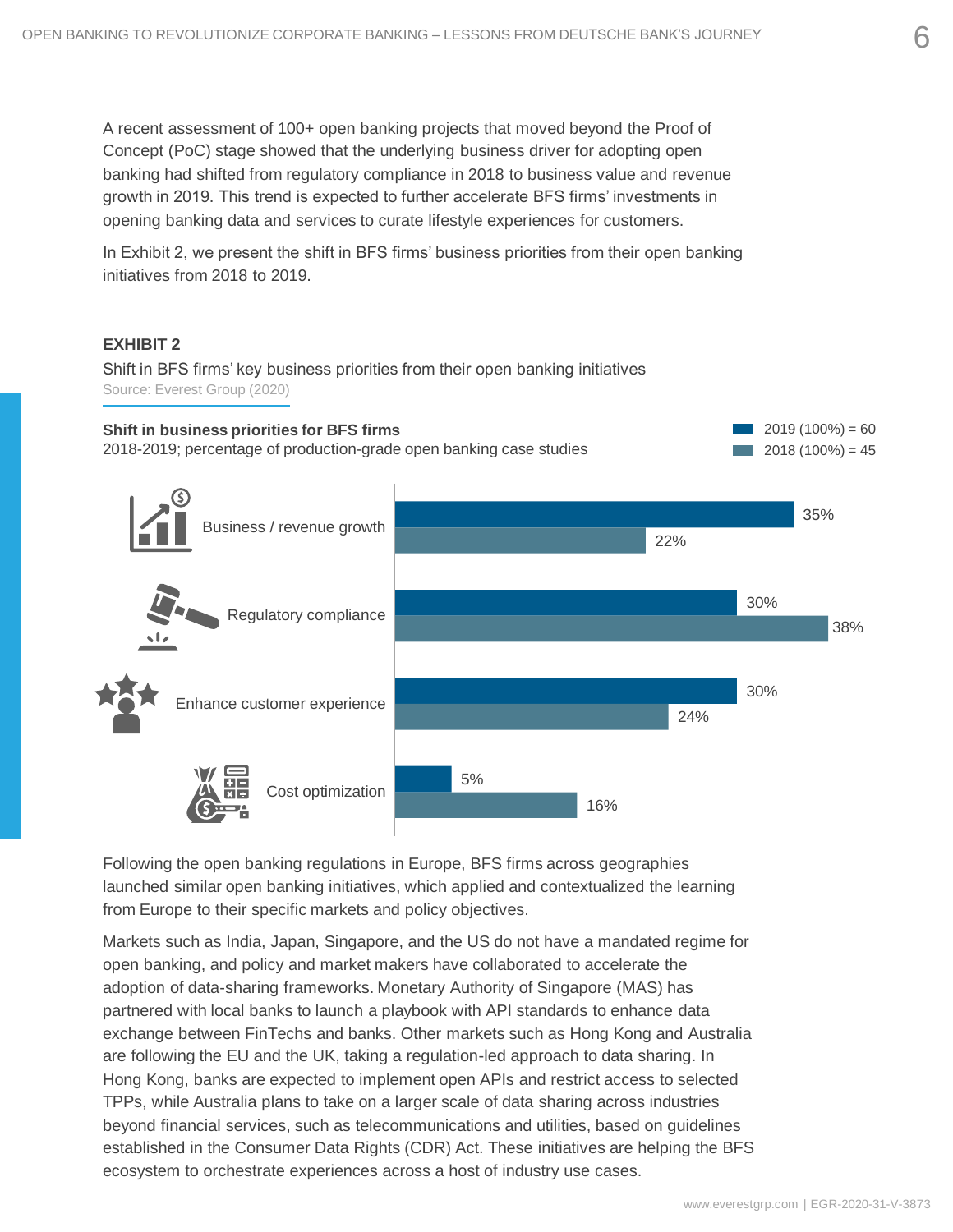In Exhibit 3, we list some examples of firms realizing significant business value from their open banking initiatives across customer experiences, including home buying, travel, financial wellness, and global trade.

#### **EXHIBIT 3**

Examples of experience orchestration powered by open banking innovation Source: Everest Group (2020)



#### **Orchestrating the end-to-end home buying journey**

The Commonwealth Bank of Australia has orchestrated a partner ecosystem across home-buying value chain to guide prospective customers through their home buying journeys – from the initial planning stage, to the property hunting stage, choosing the loan, and buying the home on a single platform. Its AI-enabled and augmented-reality powered app helps customer's search for properties. With the adoption of open data across industries, banks can leverage data from property brokers to assess a property's potential market price and offer customers a variety of tools to estimate the various costs involved. Once purchase decisions are made, customers are offered personalized loan products with add-on features such as insurance riders to contextualize the lending product to their financial and personal goals.

#### **Managing end-to-end travel experiences**



DBS has launched a travel marketplace, which integrates travel, accommodation, insurance, and banking services using API-led connectivity on a single platform. It has tied up with other travel ecosystem partners to provide a holistic and seamless customer experience. Its partnership with Singapore International Airlines (SIA) enables its customer to share their data and pre-fill personal and payment details in travel booking. For every booking made, customers receive travel insurance underwritten by Chubb Insurance Singapore. Also, DBS' partnership with Expedia Group allows customers to book hotel accommodation worldwide on the same platform, offering a onestop travel solution for frequent travelers.

#### **Orchestrating financial wellness and investment experiences**



To make the core banking service a more customer-centric, enhanced experience, Ally Bank, the digital-only banking entity of Ally Financial, offers a savings tool for customers by integrating their savings accounts. Ally Bank differentiates itself by providing its customers a better savings experience rather than high yield. It helps customers create buckets to manage savings for multiple goals, with automated savings and intuitive features, such as a surprise savings feature by which the platform can analyze the customers' account balance and anticipated spend to earmark small savings on their behalf to boost their savings.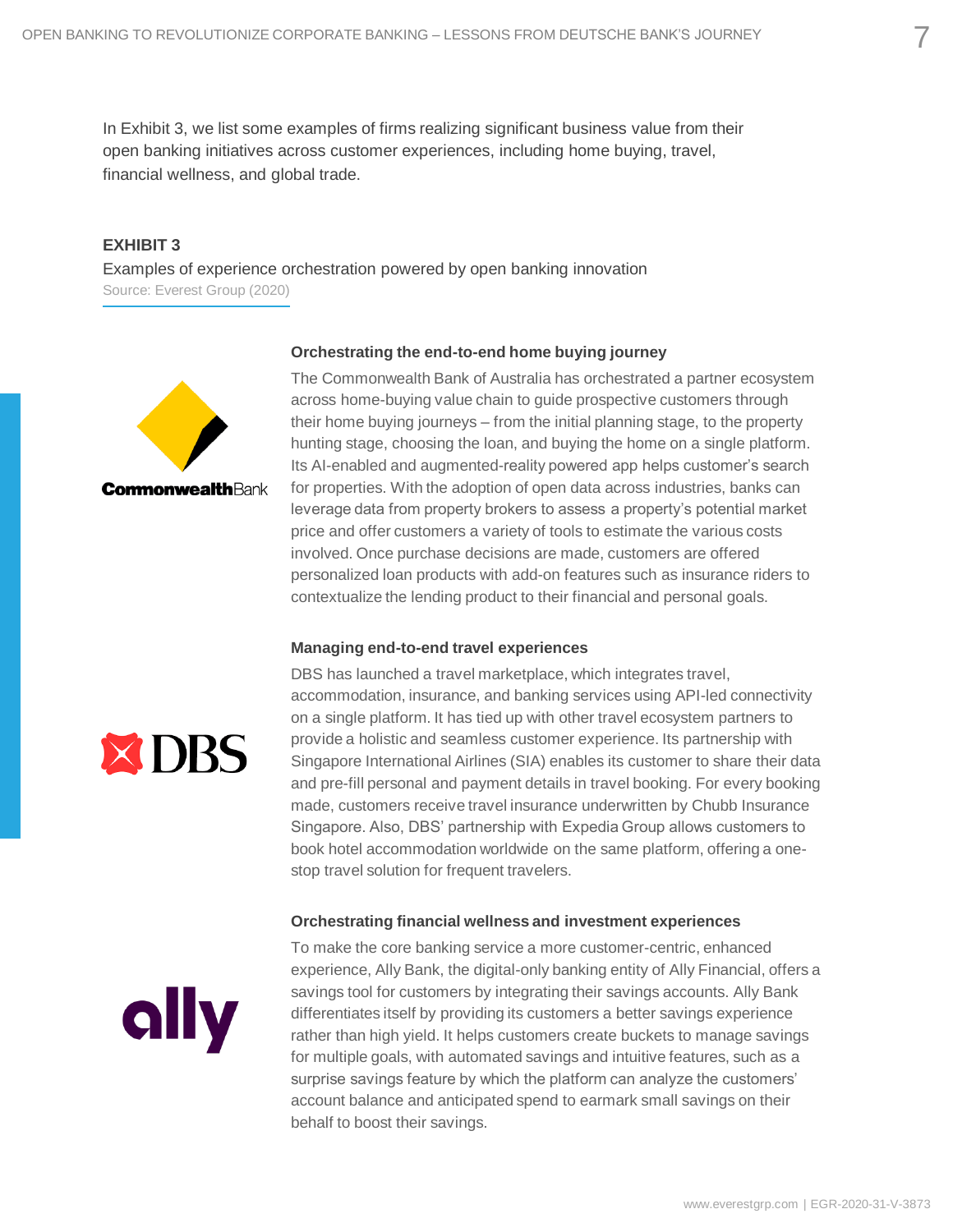#### **Ensuring a seamless trade finance experience**



To promote collaboration between banks for facilitating trade finance across geographies, HSBC has launched bank guarantee APIs, which enables partner financial institutions to issue bank guarantees to suppliers in geographies they are not present. API-based connectivity allows partners and their clients to build applications on HSBC's network and track the realtime status of their bank guarantees, enhancing the visibility and management of those guarantees from their own platforms..

As competition from non-financial institutions and nimbler FinTechs increases, BFS firms are trying to become aggregators of financial needs. They are leveraging API ecosystems to bring together third parties for providing lifestyle services beyond their core portfolios via digital channels instead of building those capabilities from scratch. This evolution from the current banking-as-a-product mindset to banking-as-a-lifestyle approach is critical to survive and thrive in the next normal.

## Open banking opportunity in treasury and corporate banking

### Business impact of open banking on treasury and corporate banking segments

In its early days, open banking was focused on payments and retail banking use cases. But soon enough, banks and FinTechs serving corporate banking customers applied the learning from these use cases to data-sharing and account aggregation and, then, cashflow management and value-added financial analytics. Today, BFS firms have started exploring open banking possibilities in treasury and corporate banking. According to our analysis of 105 production-grade open banking cases studies, the share of corporate and treasury banking case studies has increased while the share of case studies from payments Lines of Business (LoB) has decreased from 2018 to 2019.

Exhibit 4 showcases our analysis of production-grade open banking case studies across LOBs shows more than 2x adoption of commercial banking and treasury use cases in 2019.

#### **EXHIBIT 4**

Analysis of production grade open banking case studies across Lines of Businesses (LOBs) shows more than doubling the adoption of commercial banking and treasury use cases in 2019 Source: Everest Group (2020)

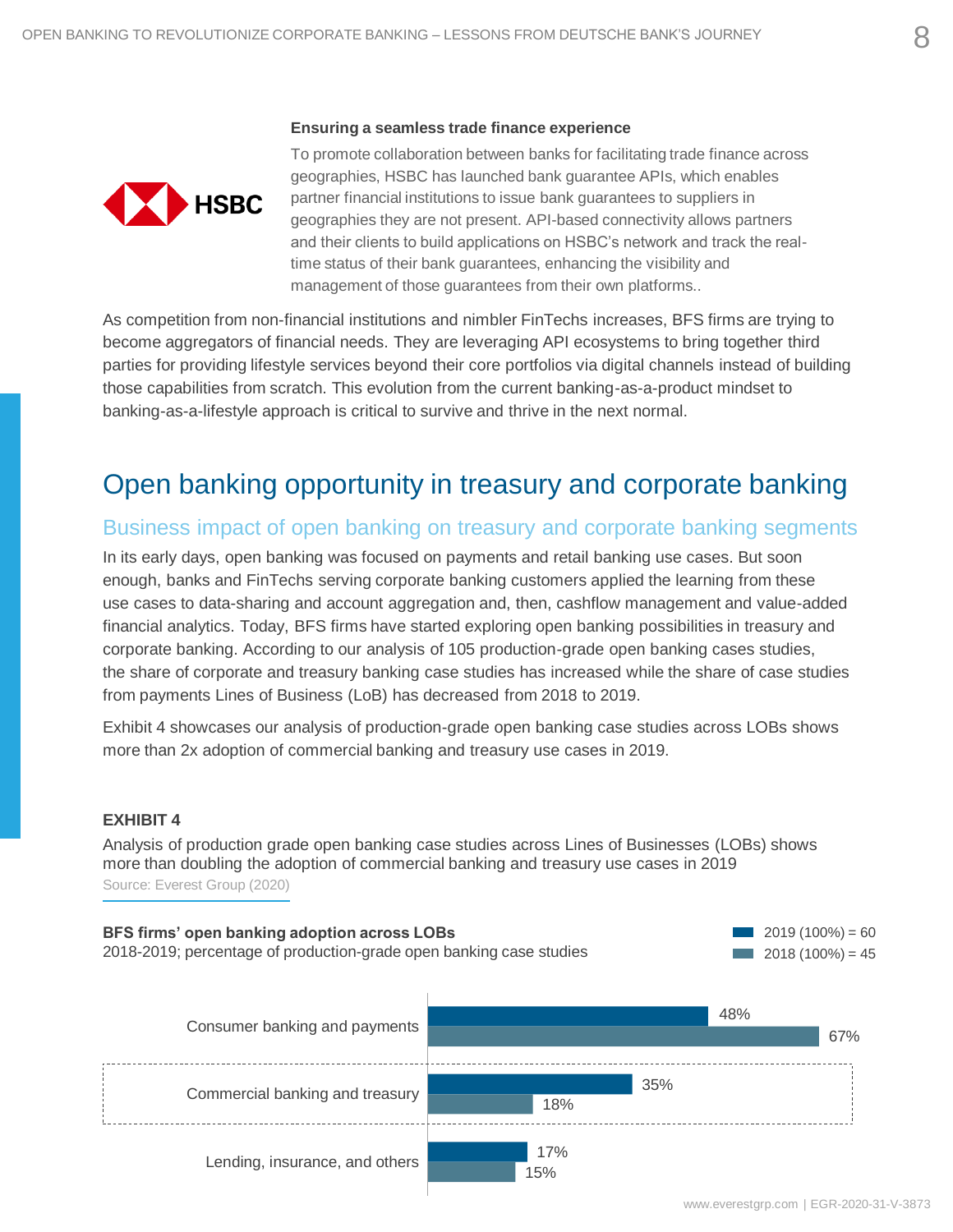Large corporate customers with global operations can securely aggregate banking data from multiple bank accounts globally into a single accounting portal for API-driven real-time reconciliations. The payment initiation capabilities of open banking frameworks enhance corporate accounting solutions' accounts receivable capabilities, easing the liquidity pressures on corporate customers. At present, for most B2B payments, merchants and sellers absorb the card processing fees; however, open banking enables banks to share standard APIs for initiating payments, allowing corporate customers to leverage the APIs for real-time account-to-account money transfer, thereby reducing processing fees costs per transaction.

The data connectivity and access offered by open banking can drive efficiencies in the commercial lending business for both borrowers and lenders. Conventionally, lenders have manual access to two-three months of Small and Midsized Businesses' (SMBs') bank statements. Open banking connectivity ensures that lenders have faster access to transaction data beyond two months, thereby expanding the scope and reducing the processing times for underwriting. The availability of business identity data of customers with accounts in other financial institutions helps BFS firms seamlessly perform Anti Money Laundering (AML) and Know Your Customer (KYC) checks, improving their ability to onboard new customers and expand their customer base, as well as provide new avenues to SMB customers to access capital.

As open banking transforms how consumers and businesses share their financial data, BFS institutions are adopting a mix of proprietary API innovation and an ecosystem-driven partnership approach to expand their corporate banking solutions. HSBC has rolled out a set of treasury APIs to expedite payments for small businesses and corporate clients. Corporate customers have the flexibility to integrate APIs in their treasury systems, eliminating the need to manage multiple banking platforms for real-time access to services such as single and bulk payments, payment status inquiry, and account information inquiry, giving corporate treasuries more visibility to make dynamic cash management decisions.

Exhibit 5 showcases the different types of open banking initiatives in corporate and treasury banking LoBs.

Copen banking regulations combined with technology<br>
evolution allow cash management teams to identify<br>
ad hoc use cases, enabling corporates to accelerate evolution allow cash management teams to identify ad hoc use cases, enabling corporates to accelerate their transformation programs and reach process efficiency objectives faster.

- Benjamin Madjar, Head – Cash Management Structuring, EMEA/Germany, Deutsche Bank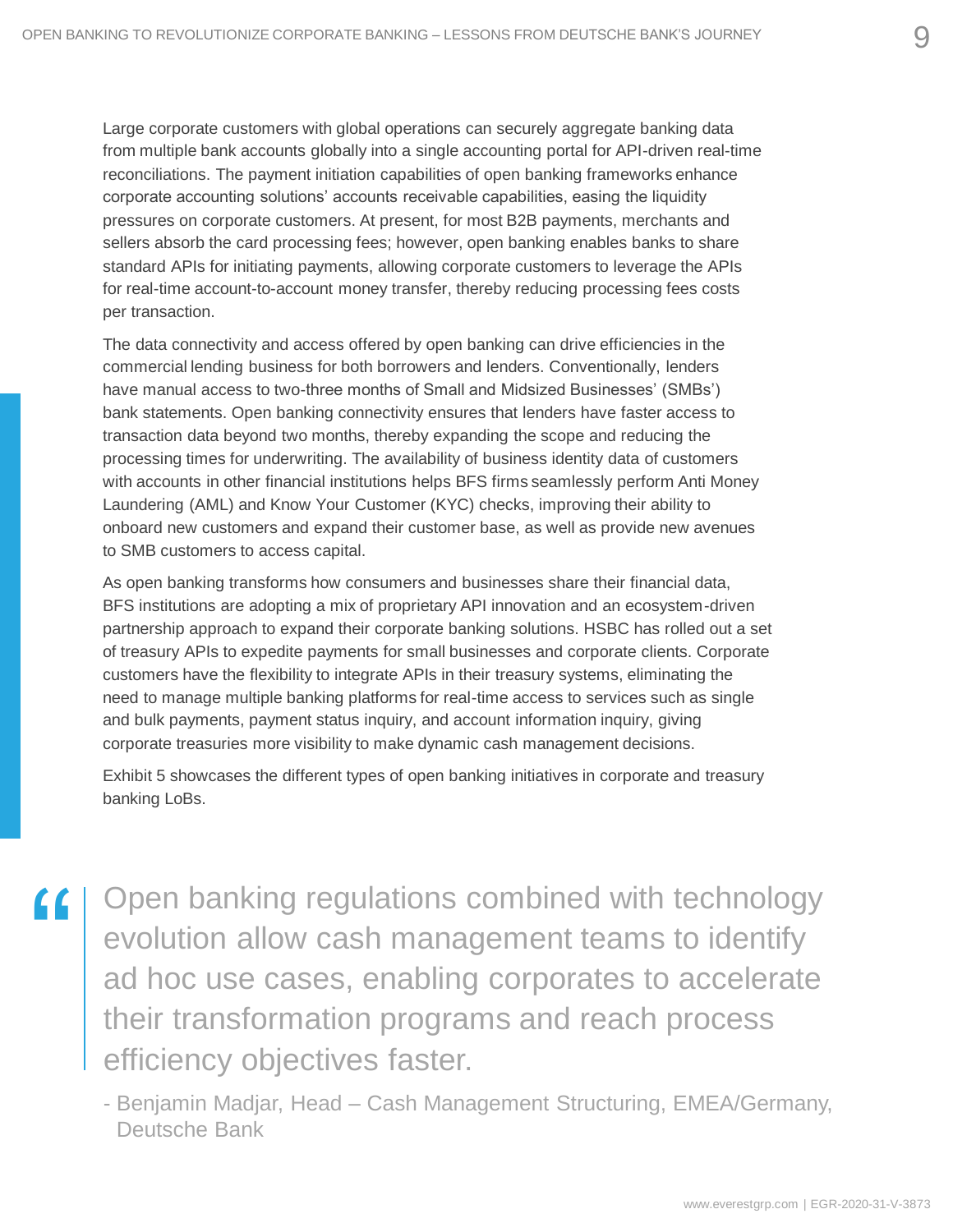#### **EXHIBIT 5**

Types of open banking initiatives in corporate and treasury banking LoBs

Source: Everest Group (2020)



BFS firms are building an API marketplace and open banking platforms to enable co-innovation opportunities with their corporate banking customers.

**For example:** UBS has launched a developer portal with sandbox testing environment and API documentation to provide direct-access to third-parties. It provides them with API products such as Account Information Services (AIS), Payment Initiation Services (PIS), and Confirmation on the Availability of Funds (CAF) services. This enables its corporate clients to initiate real-time payments and make dynamic cash management decisions within their ERP software products and treasury management systems



BFS firms are building deep integration with specific industry value chains to provide contextual services. This involves integration with industryspecific third-party systems and collaborations with niche partners that enable industry access.

**For example:** J.P Morgan's acquisition of the healthcare payments platform provider InstaMed enables its corporate customers from healthcare payer and provider domains to leverage API-based connectivity for seamless sharing of healthcare and payments data with healthcare ecosystem participants



#### **API marketplace Industry value chain integration Alternative sales channel via partners**

BFS firms are unlocking new sales channels by partnering with FinTechs and technology vendors. These partnerships enable BFS firms to expand their channel strategies, as well as acquire new customers.

**For example:** US-based Freedom bank has partnered with the StreetShares crowdfunding platform to expand its SMB lending business by enabling bank's API-based integration with the platform to expedite the lending process for SMB borrowers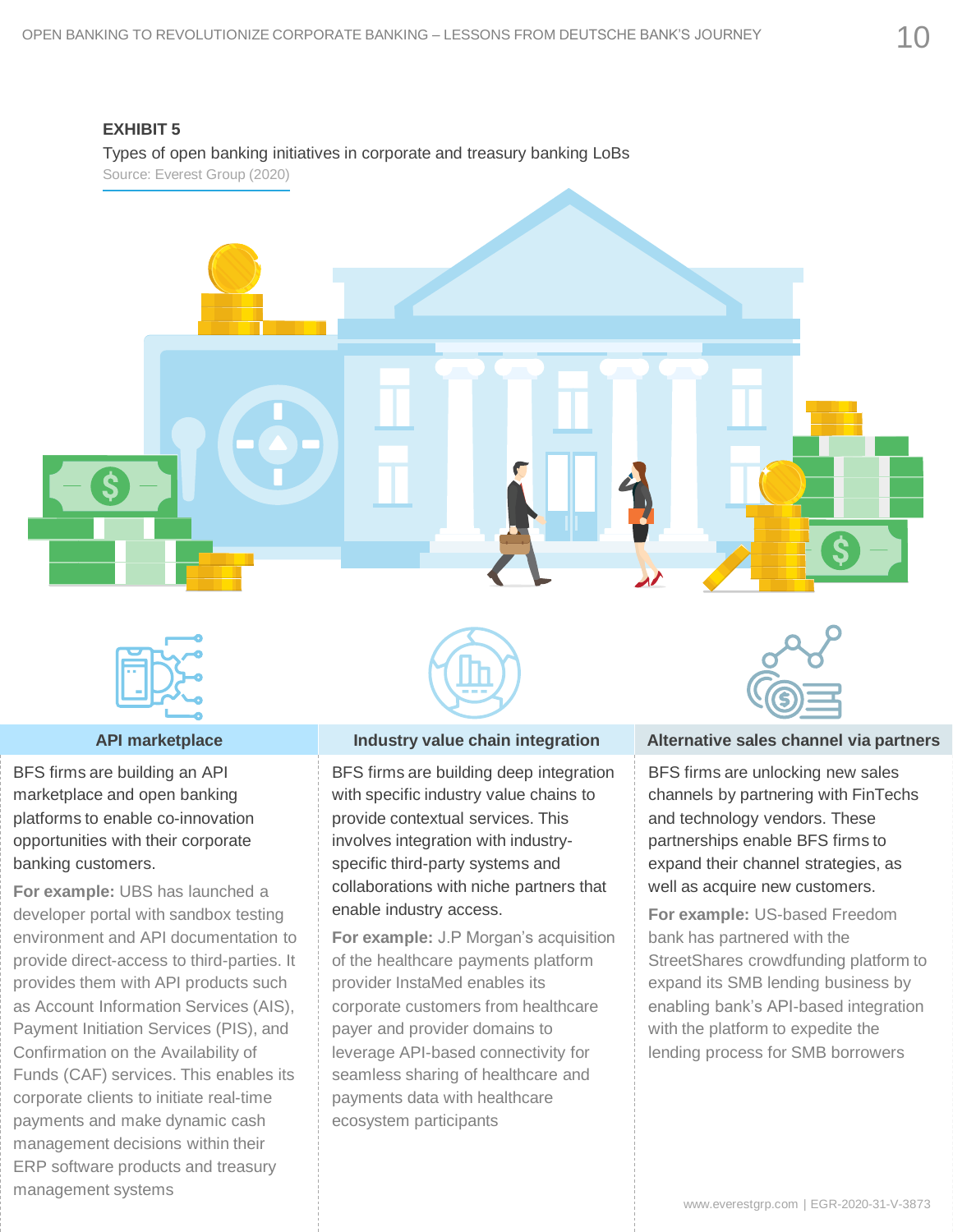J.P Morgan has established a developer portal with plug-ins to integrate the bank accounts of its corporate customers using partner ERP software products and treasury management systems. It provides API documentation and access to treasury payments and reporting APIs for third-party access as well. J.P Morgan's acquisition of InstaMed to enable its corporate customers from healthcare payer and provider domains to seamlessly share healthcare and payments data with healthcare ecosystem participants showcases the deep integration of its open banking solution with the industry value chain.

A few financial institutions are taking a partnership-led approach to open banking to expand their SMB customer base. India-based SBM bank has partnered with PayNearby to provide banking services for PayNearby's client base of micro-enterprises and merchants. Western Union is driving open banking adoption for its corporate clients by providing them APIbased connectivity to its domestic and cross-border payments applications, enabling its business customers to integrate their bank accounts, ERPs, and accounting platforms with Western Union GlobalPay accounts. Goldman Sachs has partnered with SAP to enable its corporate customers to manage their global suppliers on the SAP Ariba Network using open APIs for international payments.

## The corporate banking segment's approach to open banking

While open banking adoption for retail banking was fueled by regulatory drivers, activity in the B2B open banking space is driven by market interest. As corporate customers accelerate their digitalization journeys to provide seamless experiences to their end users and achieve operational efficiencies, they expect integrated and flexible solutions for their business needs related to accounting, book-keeping, payments, reconciliation, cash management, and credit profiling.

Commercial banks have adopted a combination of approaches to fuel their open banking journeys, including:

- ⚫ Re-engineering existing systems serving SMBs and corporate customers to integrate all the touchpoints and obtain an aggregated view of customer needs
- ⚫ Creating an ecosystem of B2B financial products and services by partnering with TPPs to service corporate banking customers on a revenue-sharing basis
- ⚫ Building an API strategy for outbound and securely exposed APIs as well APIs from FinTechs, treasury systems, and ERP and accounting platform vendors and for the development of new services on top of functionalities securely exposed by partner companies
- ⚫ Enhancing the third-party developer experience for rapid testing and development of innovative financial products by providing developer portal functionalities such as API documentation, sandbox testing environment, and self-service TPP onboarding on a bank-owned and -operated open banking platform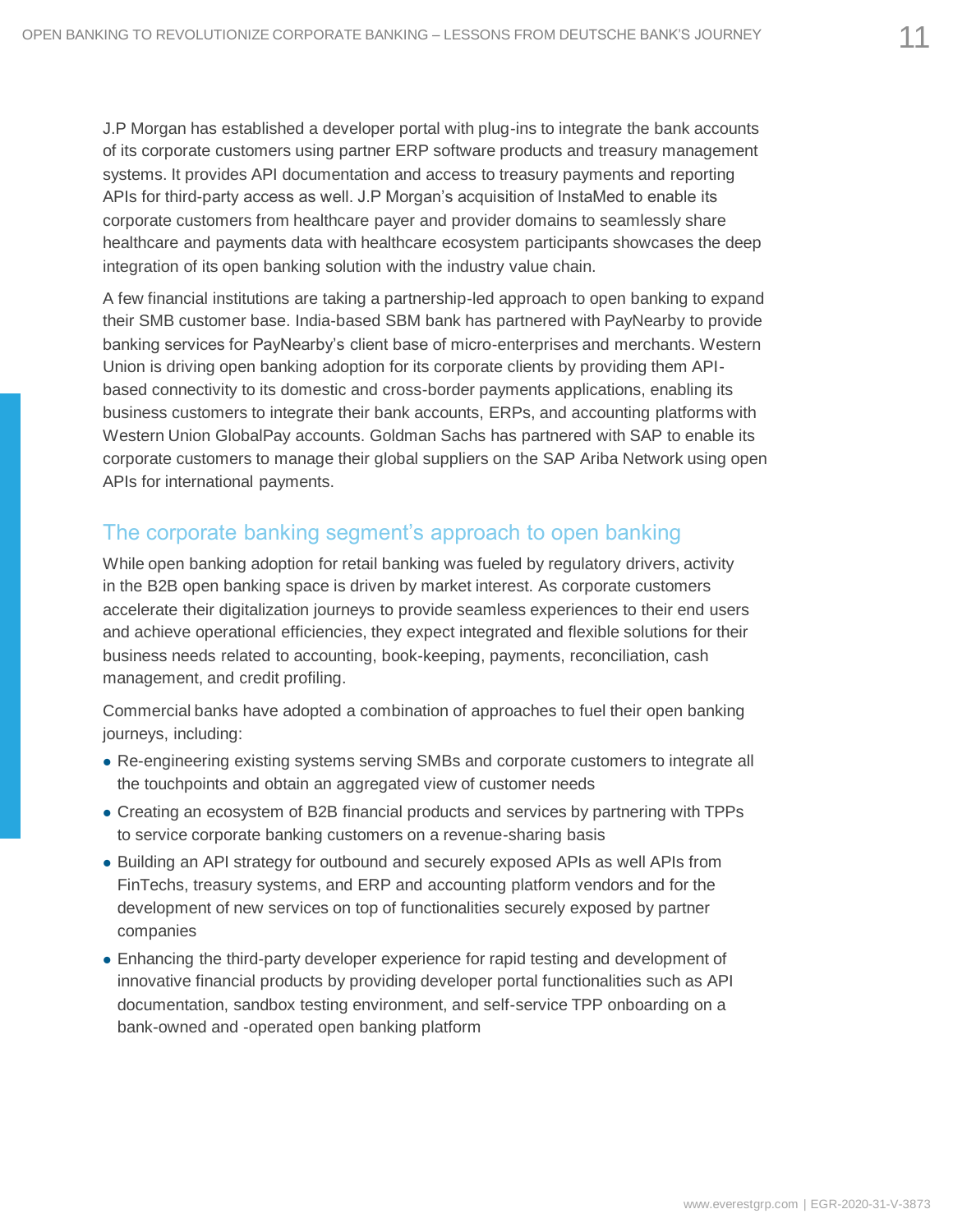### Corporate banking use cases for real-time treasury

Corporate banking is experiencing a surge in product and channel innovation due to the use of open banking principles and designing solutions using APIs to resolve customer issues. Corporate banks' open banking investments and regulatory push have triggered a rapid transformation in the treasury function, which is moving from batch processing to real-time systems through technologies such as analytics, APIs, automation, digital business process management tools, and real-time payment networks. The following three open banking use cases are experiencing rapid adoption among treasury functions globally:

- ⚫ **Cash flow forecasting:** The automation of processes that collect and consolidate data from multiple internal systems and banks via APIs allows for significant improvements in the reliability, accuracy, and speed of cash-flow forecasting
- ⚫ **Cash pooling:** The treasury function at large corporate customers aims to reduce bank fees and financial costs, and optimize interest returns by aggregating the cash management function across subsidiaries at a group level. Open banking allows the aggregation of inputs such as payment transactions, rates, and account balances to dynamically carry out cashpooling operations
- ⚫ **Foreign Exchange (FX) settlements:** Corporate customers with operations across country borders need to manage foreign exchange exposures in real-time. Open banking APIs provide treasurers access to automated real-time conversions of both inbound and outbound FX payments in multiple currencies and on real-time rates. This improves FX operational efficiencies, reduces costs to manage global supply chains, and enhances treasury risk management capabilities, with real-time access to data

These use cases are laying the foundation for open banking's application in real-time treasury management. Treasurers need to transact in real-time from any network, device, any place, and anytime. This is possible via open banking APIs that allow access to real-time payment networks and account transaction data. Treasurers can integrate banking APIs into their platforms or build new applications using these APIs to help meet their liquidity and risk priorities. They can leverage machine learning technologies to enhance risk analytics and forecasting, as well as provide data and insights for businesses to make strategic decisions.

Our journey toward open banking started even before the regulatory environment pivoted toward open APIs. We realized that open banking is an opportunity for us to facilitate the **development of new products and services** with the help of banking data. The benefits of open banking and FinTech collaboration are the creation of new customer value and higher customer satisfaction.

- Helena Forest, Head – Cash Products, EMEA, Deutsche Bank

 $\epsilon$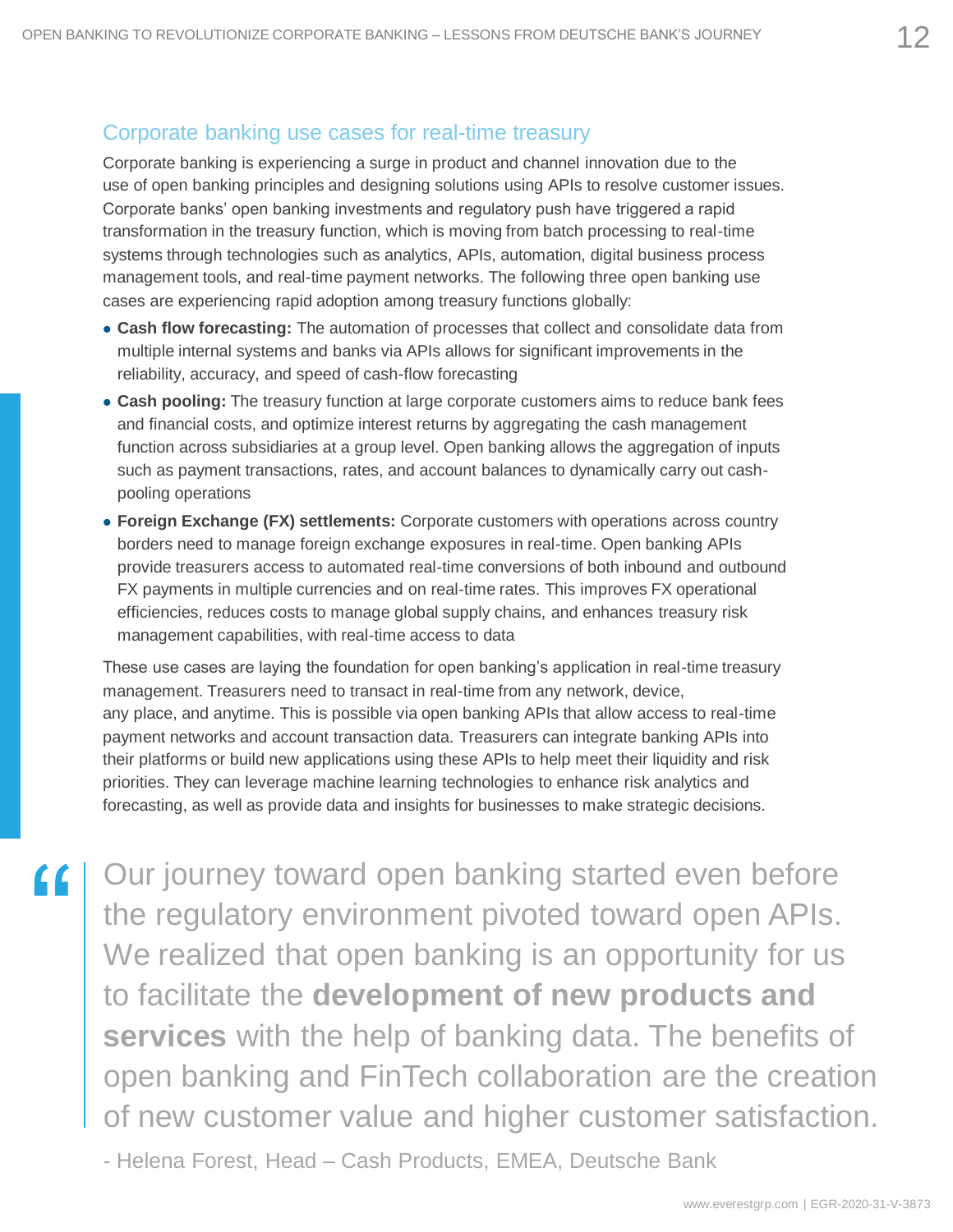## Open banking case study – Deutsche Bank

#### How the open banking ecosystem is playing out at Deutsche Bank

A free-wheeling chat with Helena Forest, with inputs from her colleagues Benjamin Madjar and Moritz Strobel, gave us a 360-degree view into Deutsche Bank's successful open banking story and helped us appreciate how one of Europe's largest banks, with more than €1.3 trillion in assets, is building new products for its corporate banking customers. In our conversation, Helena emphasized on five core principles for Deutsche Bank's open banking journey, on which other banking firms can base their own open banking implementations:

#### ⚫ **Keep the customer at the center when designing open banking products and services:**

- Globally, corporate banking customers want to enhance their cash and treasury management structures, security services, and foreign exchange management, with a strong focus on connectivity, data analytics/forecasting, and process automation
- The depth of understanding customer needs and using open banking to create new products and services requires interactions with industries beyond banking
- The vision is to become a life companion of customers

#### ⚫ **Co-innovate with customers:**

- Proactively share market trends with corporate customers on an ongoing basis to inform them about new technologies, innovations, and regulations
- Organize white-boarding workshops to review in detail underlying cash management processes, identify key client objectives, and relate those with current market trends / new regulations / new technologies to jointly build an open banking vision
- Jointly define product requirements and the project plan
- Build a joint task force that co-innovates through the Minimum Viable Product (MVP) to scaled implementation

#### ⚫ **Collaborate with the ecosystem:**

- By adopting and deploying APIs, banks can extend and enhance their native services and offerings to build a robust partner ecosystem that transcends industry boundaries
- Open banking APIs provide banks with the opportunity to improve, inform, and increase the value of their analytics and data. This can be achieved through native solutions or by partnering with other FinTech firms that offer innovative services
- Deutsche Bank has built an ecosystem to foster FinTech identification, integration, and partnerships. Open banking and FinTech collaborations help boost customer satisfaction by enabling third parties to unlock bank data and expand their product offerings without the expense of developing proprietary solutions in-house
- Building and nurturing a rich ecosystem has allowed Deutsche Bank to collaborate with clients and partners to showcase innovation in offerings by using an MVP development approach at speed and scale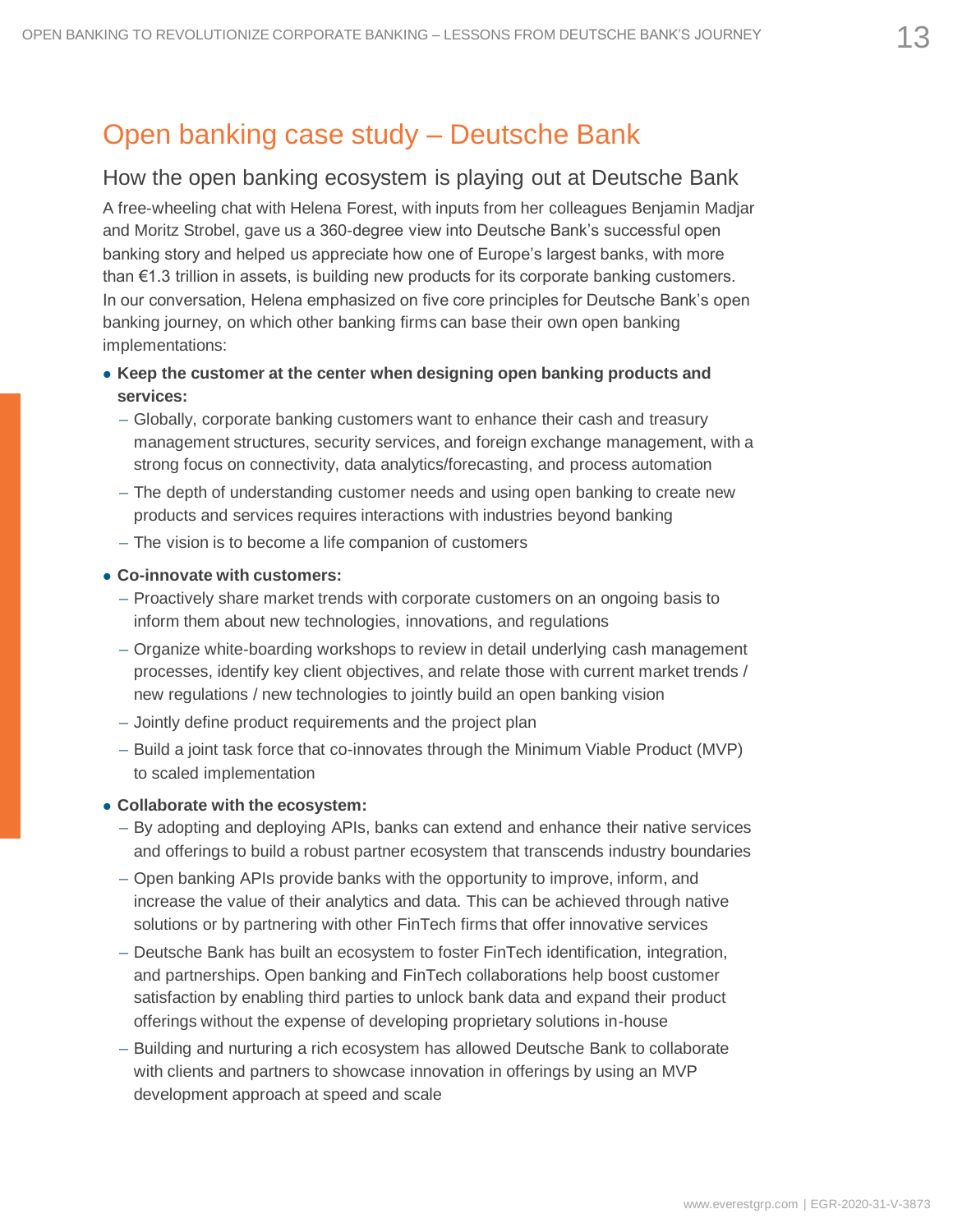- ⚫ **Drive change management that aligns all stakeholders with the new open banking-led operating model:**
	- Change management is an essential part of the open banking strategy, and banks should ensure buy-in from key stakeholders (both internal and external) by driving awareness about the business value of open banking and API-based products
	- Examining open banking APIs from a customer- and business value-first lens helps pool in ideas from all stakeholders involved to drive financial product innovation
- ⚫ **Monitor well-defined metrics to measure the Return on Investment (RoI) on open banking APIs:**
	- At the beginning of the journey, banks should make their technology teams focus on implementing well-structured and user-friendly APIs and not on generating RoI
	- BFS firms should use business metrics such as increase in the Net Promotion Score (NPS), loyalty of existing customers, revenue growth by monetizing premium APIs, and growth in new customer acquisition
	- The RoI strategy should focus on enabling new business models and reducing client acquisition costs

#### Scaling open banking for corporate customers

For its corporate banking division, Deutsche Bank's primary focus was to leverage APIs to support its corporate clients in enhanced decision-making and seamless transaction processing. Collaborations between multiple divisions across the organization helped standardize, re-use, and simplify open banking implementation frameworks. Deutsche Bank looked to become its customers' business process and experience orchestration partner by building API products to leverage data and financial services that power innovative products and services and connect to industries beyond banking.

Deutsche Bank developed API products such as cash account opening and access to own account, which can be integrated by external partners such as FinTechs and business clients into their existing systems for real-time access to banking services such as payments, customer onboarding, and account aggregation, without the need to juggle between multiple systems. Partnership was at the core of the bank's open banking journey to develop an understanding of the relevant open banking value chain elements. The tracking of metrics such as the number of requests for services leveraging PSD2 APIs assisted in process improvements, thereby improving customer loyalty.

Exhibit 6 illustrates Deutsche Bank's open banking journey in the corporate banking LoB.

"

Our corporate customers want us to become **seamlessly integrated into their clients' journeys**  rather than offer a standalone product.

- Helena Forest, Head – Cash Products, EMEA, Deutsche Bank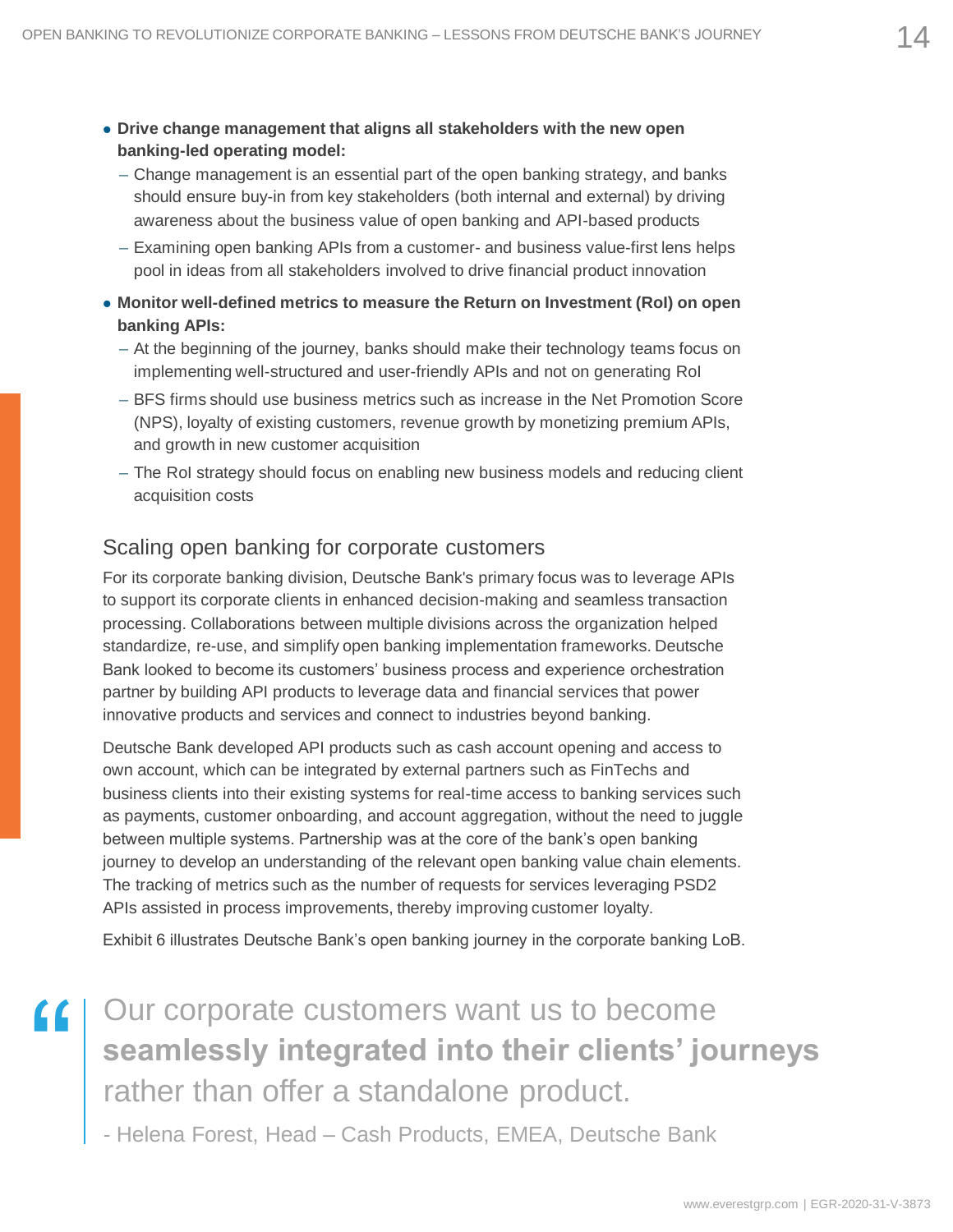

#### **Maturity of open banking initiatives in the corporate banking and treasury LoB at Deutsche Bank**

- ⚫ PSD2 compliance
- ⚫ Data privacy compliance
- ⚫ Customer authentication design
- Drive awareness of open banking business benefits among all internal stakeholders
- ⚫ Align all business units to manage the changes following open banking adoption
- ⚫ Understand customer objectives and create structured mechanism to co-innovate with corporate customers on an ongoing iterative journey to launch innovative products/services
- ⚫ Monitor the progress of open banking initiatives using well-defined customer-centric metrics
- Focus on forging partnerships across product segments with ecosystem participants such as FinTechs, corporate clients, and other banks to share the cost burden
- Provide customers with choices to access products/services through channels of their choice

As open banking entails a shift from traditional financial products to a broader range of services by partnering with TPPs, organizations will have to put in place effective change management strategies for efficient and transparent collaboration with external partners. In its journey, Deutsche Bank created a dedicated program to establish direct, accessible links with clients and FinTechs. The bank brought all internal and external stakeholders on the same page with respect to the benefits of embracing open banking and the underlying technology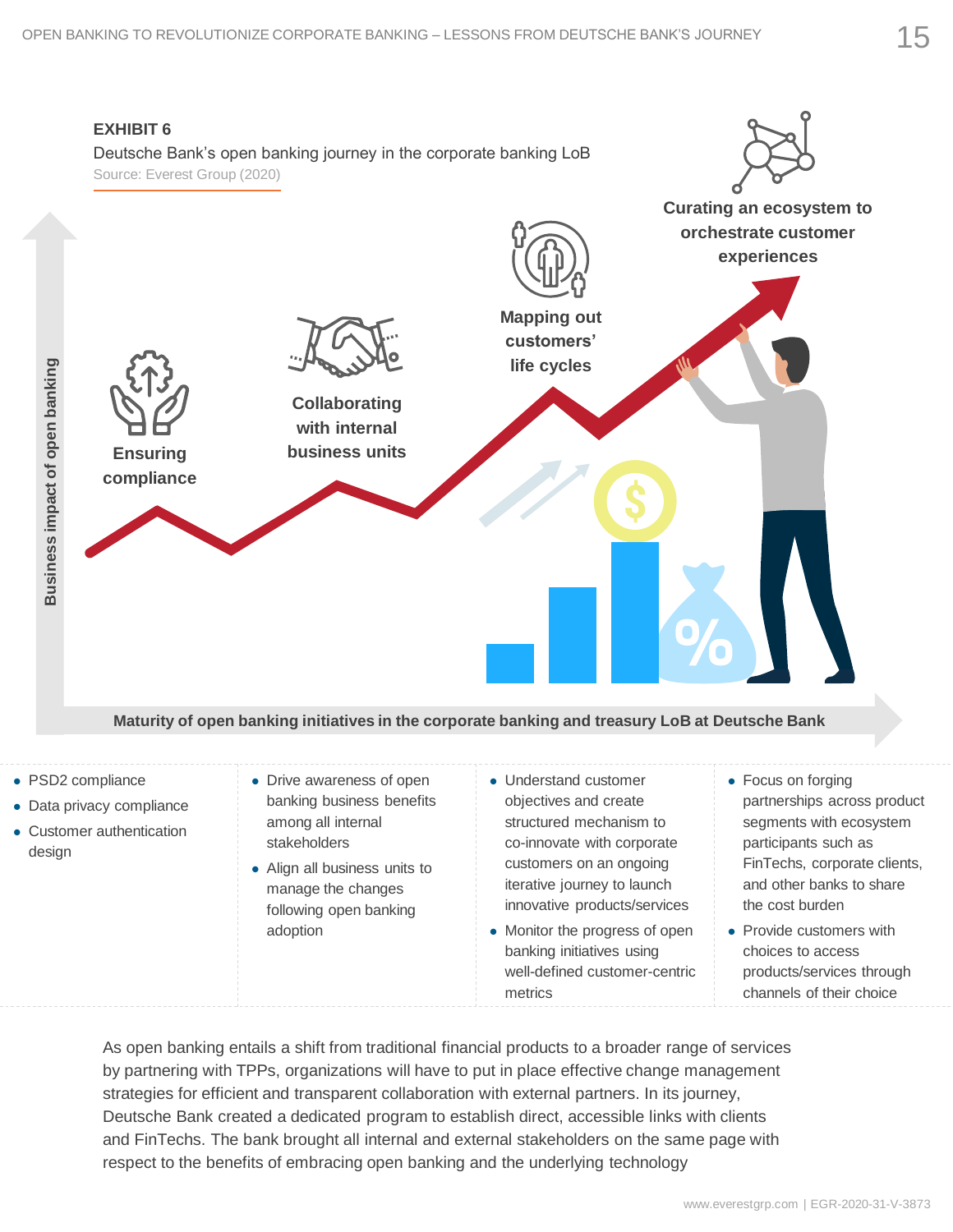## The path to successful open banking

#### Key elements for building your open banking strategy

Increasing customer expectations for unified service offerings are pushing BFS firms to transform their technology, talent, and organization management strategies with a common goal of promoting ecosystem collaboration and simplifying end-to-end customer lifestyle experiences. BFS firms anticipate changes across products, channels, services, operating models, data and technology stacks, talent, and partnership strategies as they move ahead in their open banking journeys. Banks would need to reorient their operating models around the customer journey through a carefully defined and quantified customer segmentation strategy and tailored business processes to deliver high value to customers.

We believe that BFS firms would need to do the following to accelerate their open banking journeys:

⚫ **Reimagine their business model** – BFS firms should leverage open banking to reimagine products, channels, and business models to realize the value from investments made for open API initiatives. In the future, banks will transition to the next phase of open banking through collaborative ecosystems. BFS firms will act as infrastructure providers to third-party FinTech developers, enabling them to build products and services for their own customers. Open banking will enable BFS firms to sign revenue-sharing agreements with TPPs, monetize their API investments, and help diversify their revenue mix. As open banking enables banks to not only share their APIs, but also consume APIs from incumbent banks and partners, banks can leverage their marketplace to offer innovative financial solutions from FinTechs and close the gaps in their product portfolios.

⚫ This would address the need of corporate and retail customers to obtain access to a personalized and flexible pool of services beyond banking through a single window, enabling BFS institutions to maintain brand loyalty. With collaborations and partnerships driving the open banking wave, there is a need to anticipate changes not just in the business operating model, but also in the culture of BFS firms which will be inspired by digital-native FinTechs to become agile in responding to customer demand at speed and scale

⚫ **Modernize technology and data infrastructure** – Legacy core systems and siloed data infrastructure are major roadblocks to extracting value from open banking initiatives. BFS firms will need a cloud adoption roadmap to manage the scalability, flexibility, and agility requirements of their open banking projects. They will need to modernize their data infrastructure to enable a single customer view across the ecosystem and touchpoints in the customer life cycle. Data governance and quality principles will need to be adhered to for data aggregated from all sources (internal and external) to ensure that predictive analytics and machine learning initiatives yield faster and effective results. BFS firms will also need to invest in interoperability and data exchange standards to ensure seamless connectivity with ecosystem partners. Modern technology adoption will help banks provide superior developer experience to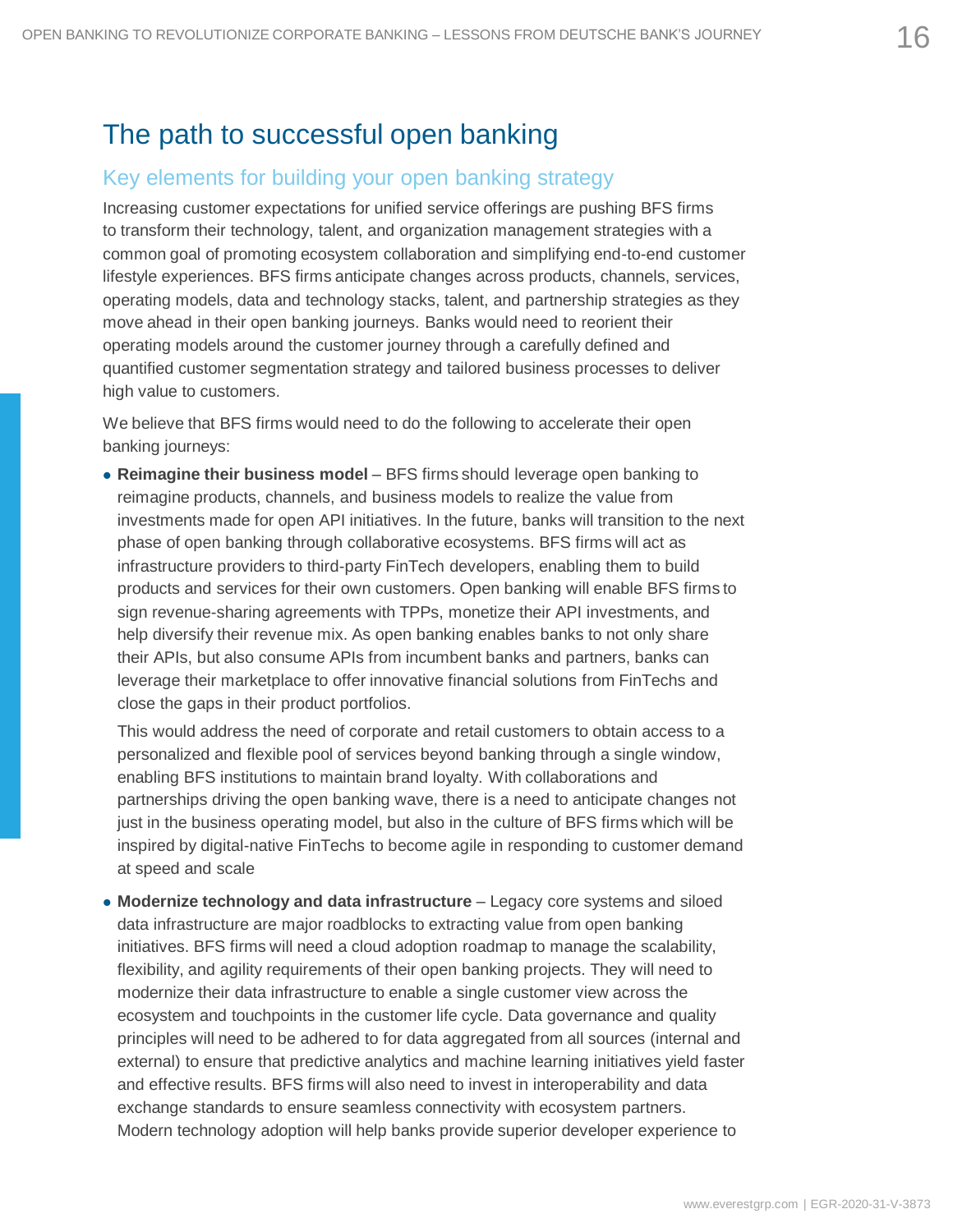⚫ ensure partners advocate the use of the bank's open banking platform to build innovative solutions for their customers and drive faster adoption. BFS firms should augment their data engineering and analytics capabilities to identify right-fit channels/partners for targeted pushing of in-house and third-party services based on varying customer demand themes

- ⚫ **Build data security and privacy by design**  BFS firms are impeded by a range of data protection and privacy regulations that they are required to adhere to. Banks need to strengthen their TPP authorization and customer authentication process design, while also ensuring hassle-free customer experiences on their open banking channels. As the scope and adoption of open APIs and data sharing via open banking platform increases, there will be stricter demands for data security and privacy. BFS firms will need to embrace a data security and privacy by design architecture for their open banking platforms and open APIs. This will ensure that BFS firms' meet the demand for data security and privacy without creating any overheads
- ⚫ **Future-proof their talent strategy**  The rise of open banking is synonymous with the transformation of BFS firms' technology function from an enabler of business operations to a core focus area. This pivot and the significant demand-supply gap for talent vis-à-vis next-generation technology skills (such as microservices architects or data scientists) can put a strain on banks' abilities to support their open banking journeys. BFS firms will need to re-invent their talent value proposition to compete with BigTechs and other industries for next-generation IT skills talent. Banks will need to forecast the demand for these next-generation skills, tap into their extended talent sourcing ecosystem, and build training programs to future-proof their talent strategies
- ⚫ **Develop a platform-first mindset for ecosystem orchestration**  Data and API platforms created by a collaboration between banks and third-party firms can facilitate open commerce by supporting customers' end-to-end purchasing activities through a single interface. In contrast to a conventional value-chain model, a platform-based operating model leads to continuous and interactive value creation for customers by aggregating inputs generated from each ecosystem participant. It can bring together relevant TPPs to orchestrate lifestyle experiences such as home buying, working capital management, and supply chain financing, thereby providing more choices to customers and minimizing customer churn

In Exhibit 7, we illustrate these elements of a successful open banking journey.

Increasing customer expectation are pushing BFS firms to transform their technology, talent, and organization management strategies with a common goal of promoting **ecosystem collaboration**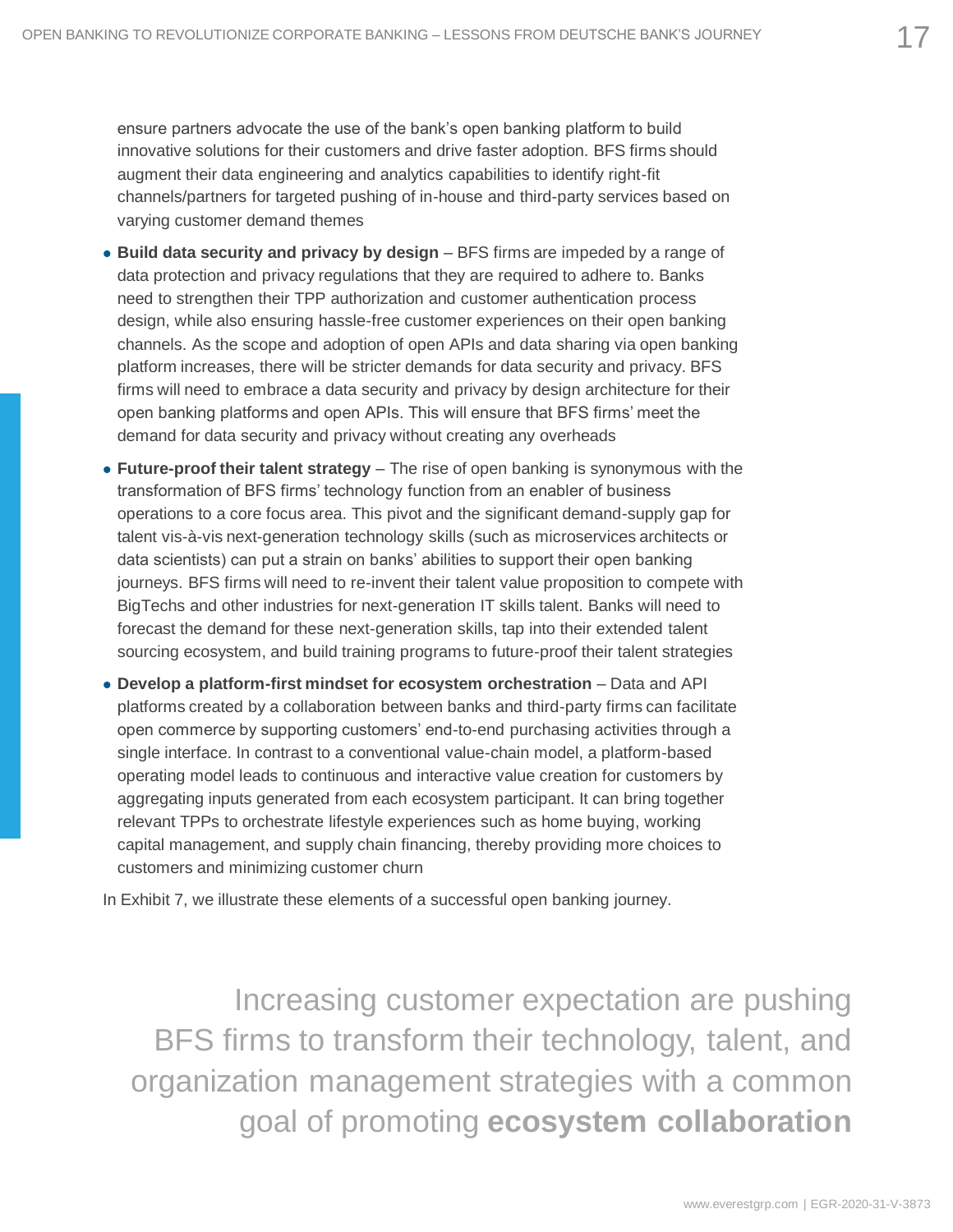

**As banks take on the mantle of experience orchestrators, they will have to ensure that elements in their open banking journeys are:**

| <b>Customer interfacing</b> |  |
|-----------------------------|--|
|                             |  |

Ecosystem coordinating Ecosystem coordinating Service packaging

- ⚫ As banks adopt a customer-centric approach and align their business strategies with customer engagement, they will need to expand their offerings to position themselves as end-to-end customer experience enablers
- ⚫ This will require them to expand the scope of allied services they offer enhanced through their innovative products offered via open APIs and open banking platforms
- ⚫ As the industry evolves, allied businesses and TPPs will need to collaborate to offer a one-stop experience to customers
- Banks will need to look out for partnerships to complete the value chain. The greater the diversity and number of TPPs, the richer the customer experience, as they will have more options to choose from products/services
- ⚫ Banks will need to orchestrate and integrate their offerings with those of TPPs that can plug in their platforms to the banks' core systems through APIs
- ⚫ Banks will act as service aggregators and repackage services and products (in-house and those acquired through TPPs) to offer improved experiences to customers

#### **To accelerate their open banking journeys, BFS firms will need to:**



Reimagine their business model



Modernize technology and data infrastructure



Build data security and privacy by design



Future-proof their talent strategy



Develop a platform-first mindset for ecosystem orchestration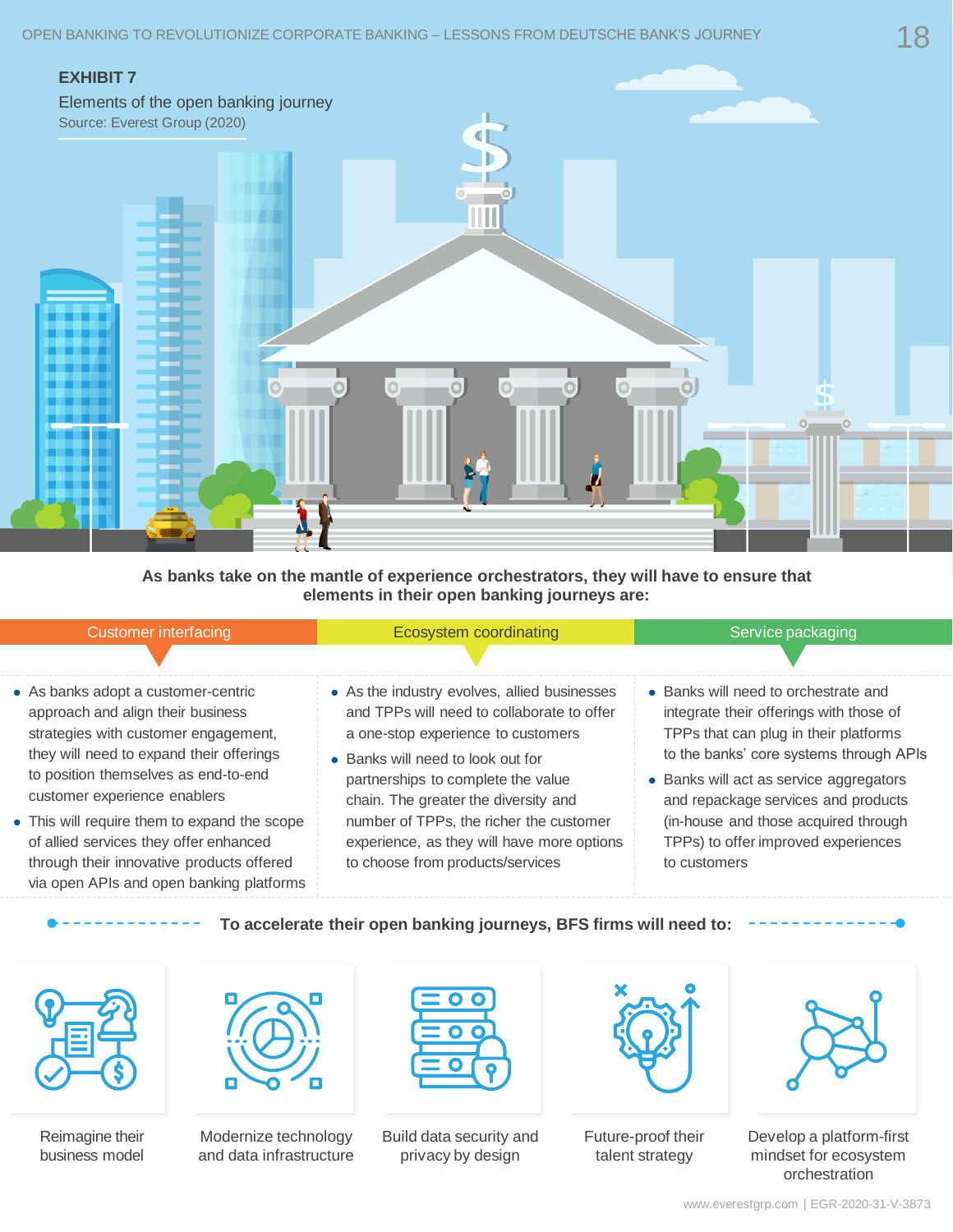## **Conclusion**

The adoption of open banking is creating a tectonic shift in the banking industry  $-$  far greater than the introduction of the printed check or plastic currency. BFS firms need to grab this opportunity to embed themselves in their customers' lifestyles, thereby becoming end-to-end orchestrators of their customers' experience.

To achieve this objective, BFS firms will have to overcome the challenges of legacy technology and data infrastructure, the pain of change management and training as new operating models take shape and learn to collaborate with a broad partner ecosystem as traditional boundaries between industries get blurred. Open banking initiatives will also enable BFS firms to overcome the pandemic-induced economic and social crisis by diversifying revenue and creating new experiences for customers in the next normal. In fact, they will enhance the industry's resiliency to weather future crises and come out stronger on the other side.